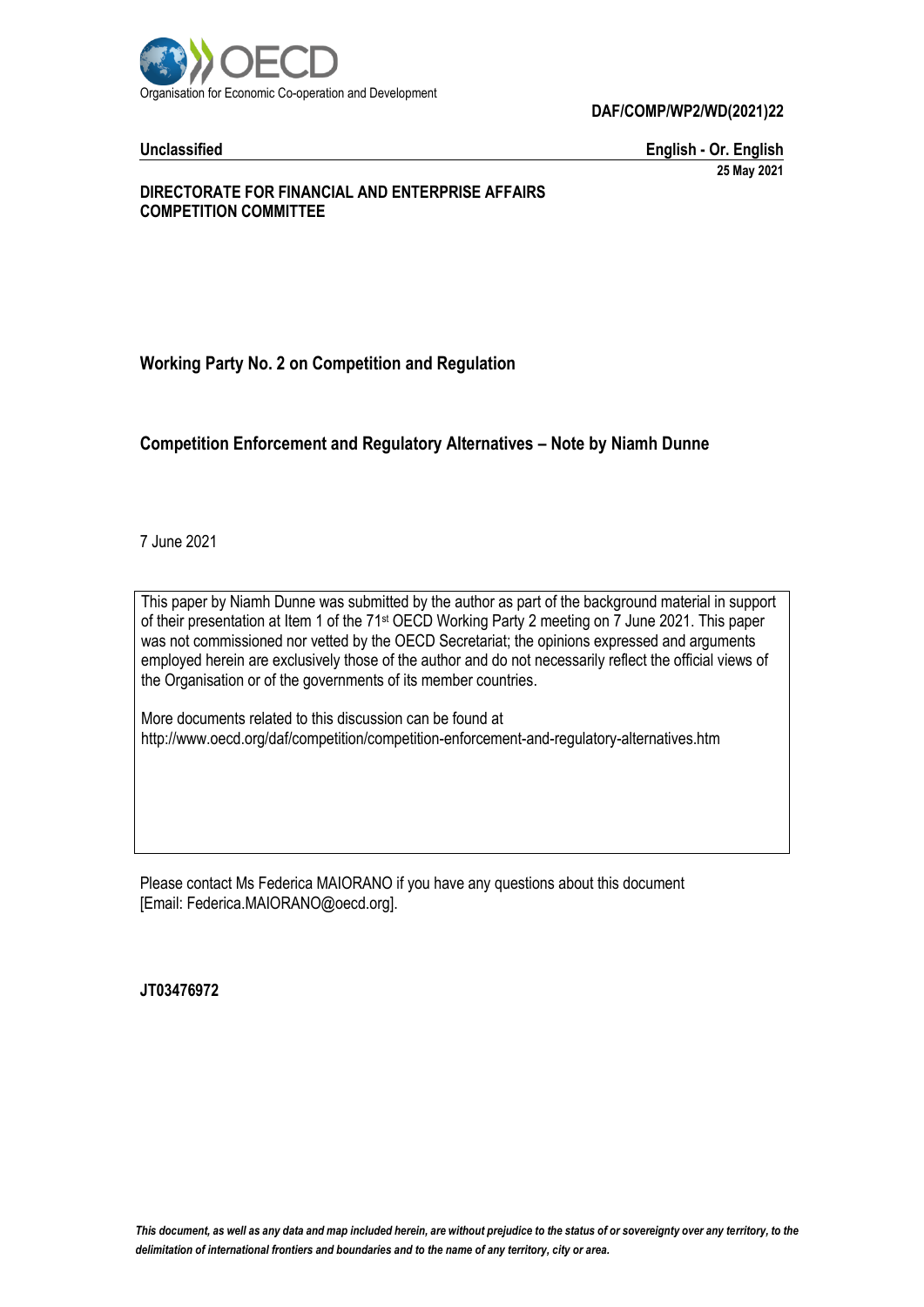# *The Role of Regulation in EU Competition Law Assessment\**

1. This short note explores some of the possible implications for competition law when the rules are applied in markets that are already subject to a degree of alternative regulatory intervention. As the Background Paper to this Roundtable notes,<sup>1</sup> the interaction between competition law and other forms of market regulation is complex and multifaceted. Competition intervention may function as a precursor to, or deliberate substitute for, sector-specific regulation. Conversely, enactment of the latter may oust any residual jurisdiction of the former, as an example of the *lex specialis derogat legi generali* principle. Regulation may mirror the approach of the competition rules, or aim at policy objectives that, though socially valuable in their own right, sit uneasily with the consumer welfare focus of contemporary competition law. This note aims to consider what may happen when we apply competition law within regulated sectors—and, more specifically, how the presence of regulation may feed into and inform the antitrust assessment exercise.

2. The focus of this piece is EU competition law, specifically Articles 101 and 102 TFEU, as these rules are interpreted and applied by the European Commission, the Court of Justice of the EU and national competition authorities. EU law offers an expansive vehicle through which to explore the interaction between competition law and other regulation, insofar as it is well established that the competition rules continue to have *almost*—complete application within regulated markets. A small number of sectors are expressly exempted or subject to truncated coverage of competition law.<sup>2</sup> The "State action" doctrine, moreover, provides undertakings with a defence to application of the competition rules where their conduct was either entirely required by the underlying regulatory regime, or where that regulation removes any prospect for competitive behaviour within the market concerned.<sup>3</sup> Otherwise, competition law and regulation have been conceived as constituting "two barriers" to lawful market participation: each of which imposes distinct and not necessarily coextensive obligations on market operators, and each entailing separate demands as to compliance.<sup>4</sup> The upshot is that the existing EU jurisprudence provides a broad array of examples of how regulatory considerations may affect antitrust analysis.

<sup>\*</sup> Note prepared by Niamh Dunne, London School of Economics and Political Science

<sup>1</sup> *Background Note on Competition Enforcement and Regulatory Alternatives*, DAF/COMP/WP2(2021)2, available online at [https://one.oecd.org/document/DAF/COMP/WP2\(2021\)2/en/pdf?\\_ga=2.266949838.1773491730.1](https://one.oecd.org/document/DAF/COMP/WP2(2021)2/en/pdf?_ga=2.266949838.1773491730.1621258609-1226245216.1612725063) [621258609-1226245216.1612725063](https://one.oecd.org/document/DAF/COMP/WP2(2021)2/en/pdf?_ga=2.266949838.1773491730.1621258609-1226245216.1612725063) (last accessed 17 May 2021).

<sup>&</sup>lt;sup>2</sup> The best-known remaining example is the limited application of competition law in the agricultural sector under Common Agricultural Policy: see Article 42 TFEU and Regulation 1308/2013 establishing a common organisation of the markets in agricultural products (OJ L 347/671, 20.12.2013).

<sup>3</sup> See discussion at text accompanying fns.17-23 below.

<sup>4</sup> Opinion of Advocate General Mazak in Case C-280/08 P *Deutsche Telekom* EU:C:2010:212, para.21.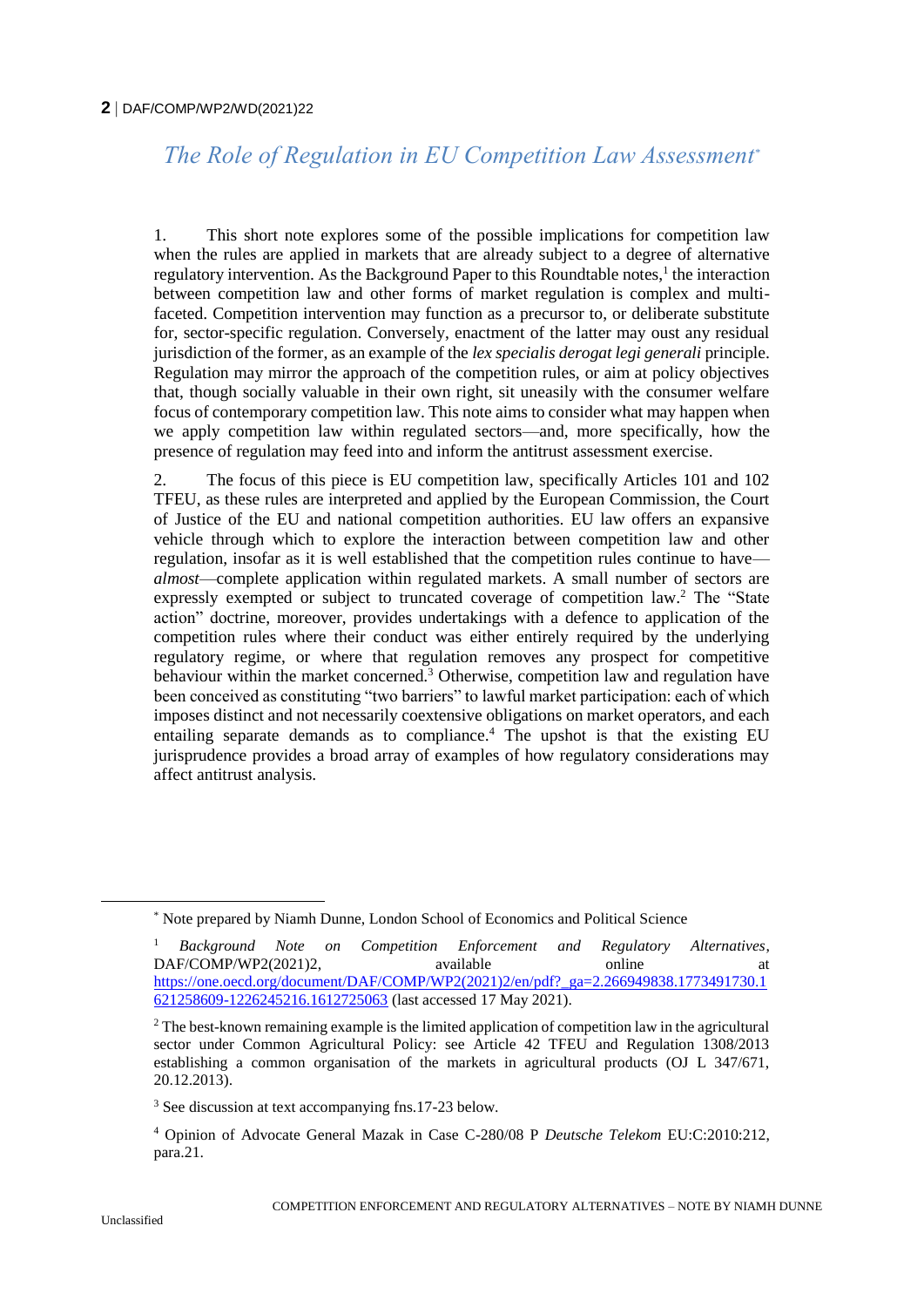# **1. Why apply competition law to regulated market problems?**

3. Two preliminary questions worth considering are why we might need, but also be reluctant, to apply competition law to market problems arising in regulated sectors. The mere presence of sectoral regulation does not, in most instances, imply the complete removal of ordinary competitive dynamics. It is thus unsurprising that "normal" *anti*competitive behaviour continues to arise in such sectors. Yet the presence of sectorspecific regulation typically represents a deliberate and considered effort by the state (perhaps also involving private actors within a co-regulation framework) to direct or limit ordinary competitive behaviour within that sphere. To what extent is it sensible and legitimate to seek to further fine-tune the regulatory settlement through the application of competition law?

4. The key justification for concurrent application of competition law in regulated sectors is to protect the **effectiveness** of competition enforcement. The principle of effectiveness has emerged as one of the most influential determinants of the progressive development of the EU competition rules.<sup>5</sup> The aim, in short, is to ensure that the rules are interpreted and enforced in a manner which best achieves their overarching objective, namely "the maintenance of effective competition within the internal market".<sup>6</sup> Concurrent application allows the competition rules to be applied to their fullest extent against suspect behaviour, the essential question being whether the conduct falls within the substantive scope of Articles 101 or 102. Relatedly, concurrent application avoids the risk that legislators or regulatory agencies may inadvertently or arbitrarily curtail the scope of competition law through their regulatory choices. Unregulated markets are arguably the exception rather than the rule today. If we accept too readily that the presence of regulation *ex ante* ought to oust the competition rules *ex post*, in practice this would cede large swathes of jurisdiction in respect of socially harm practices, without any guarantee that the existing regime provides adequate alternative protection. Moreover, an approach to concurrent application that hinges on whether the regulatory regime instead acts as "effective steward of the antitrust function" <sup>7</sup> might be considered to put the cart before the horse: as the threshold question of whether the competition rules *can apply* to behaviour would be determined by substantive assessment of what those rules *would achieve* in the market compared with existing regulatory controls.

5. This links to a second reason for continuing to apply competition law in the presence of even a significant degree of sector-specific regulation, namely, to secure the benefits of **regulatory complementarity**. The characterisation of concurrent application as two distinct barriers to lawful market operation reflects the fact that competition law and regulation rarely traverse precisely the same substantive ground, nor do they aim to protect and realise the same policy goals. The very presence of sector-specific regulation suggests that *merely* supervising the market through competition enforcement in order to maintain effective competition is viewed by policymakers as insufficient to achieve the full range of socially beneficial objectives envisaged for the sector. Conversely, even regulation that is intentionally designed to foster greater effective competition may fail to prevent the sort of individual instances of anticompetitive behaviour by firms that are the bread and butter of the competition rules. In principle, therefore, concurrent application allows for the

 $\overline{a}$ 

COMPETITION ENFORCEMENT AND REGULATORY ALTERNATIVES – NOTE BY NIAMH DUNNE

 $5$  See, e.g., Case C-453/99 Courage and Crehan EU:C:2001:465, para.26;

<sup>6</sup> Opinion of Advocate General Kokott in Case C-307/18 *Generics (UK) Ltd and Others v Competition and Markets Authority* EU:C:2020:28, para.246.

<sup>7</sup> As is the approach under US competition law, following *Verizon Communications v. Law Offices of Curtis V. Trinko, LLP,* 540 U.S. 398 (2004).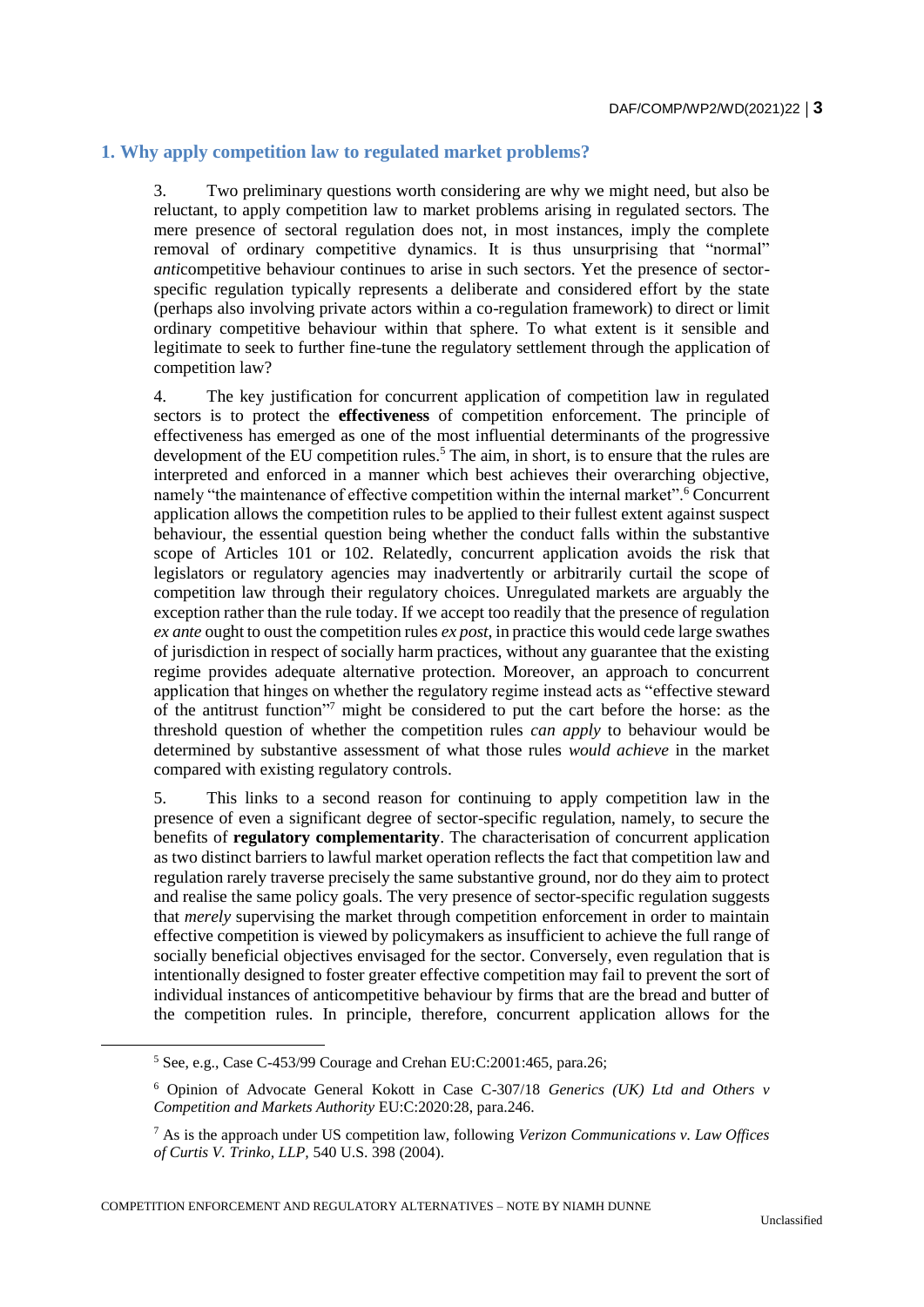realisation of competition policy and other regulatory goals in tandem. As explored further below, complications arise where these objectives are not wholly complementary, and the "two barriers" analogy fails to account for circumstances where one barrier imposes requirements that set it at odds with the other. Concurrent application nonetheless reflects the fact that pursuit of the public interest, broadly understood, can be complex task that requires input from multiple legislative regimes and regulatory actors.

6. Yet, as the continued interest in this topic on the part of the OECD Competition Committee demonstrates, applying competition law in regulated sectors brings its own risks. The first concern, explored further below, is a fear of **disruptive impact within competition analysis**. That is, the presence of regulation can complicate the application of competition law, in ways that make us less confident that enforcement is in fact contributing to the maintenance of effective competition in the market concerned. Regulation can significantly alter the competitive dynamics of a market, so that the task of counterfactual analysis—asking what a market might look like in the absence of the suspect behaviour—is less straightforward and more uncertain. Regulation may, for example, restrict current competitors' freedom to engage in competitive (or anticompetitive) conduct; it may affect opportunities for entry; or it may influence the extent to which countervailing efficiencies can be realised. The fact that competition assessment becomes more complex is not, by any means, a wholesale argument against concurrent application, as the discussion below illustrates. It is, however, a reason for caution in this context, and it is imperative that enforcers and courts understand how the underlying regulatory framework feeds into and impacts upon the suspect behaviour in a particular instance.

7. A second concern is the risk that applying competition law to regulated behaviour may lead to outcomes that result in objective **unfairness for defendant undertakings**. The most obvious way in which this might arise is where the ostensibly anticompetitive behaviour is required or at least encouraged by the regulatory framework, to such an extent that it might reasonably be concluded that it is not really attributable to the defendant as such. As noted, EU law provides a so-called State action defence in such circumstances. Yet this exception is incredibly narrow in scope, essentially requiring *all* freedom of competitive action to be removed by the regulatory requirements.<sup>8</sup> This creates a notinsignificant risks that defendants may be held *legally liable* for anticompetitive behaviour in circumstances where one might struggle to conclude that their conduct was inherently *wrongful* as such.<sup>9</sup>

8. An alternative source of unfairness could arise where the defendant indeed acts in a reprehensible manner from a competition policy perspective, but its behaviour has already been punished under a parallel regulatory enforcement framework. EU competition law takes a similarly narrow view of the *ne bis in idem* principle. Parallel prosecutions do not amount to double jeopardy to the extent that the competition rules and sector-specific regulation are considered to protect different legal interests, even if the identity of the offender and the facts underlying both actions are the same.<sup>10</sup> Commission enforcement practice recognises the potential for unfairness here;<sup>11</sup> the fine distinctions that follow from a fixation on legal interests has been criticised by multiple Advocates General as

<sup>8</sup> Case C-280/08 P *Deutsche Telekom* EU:C:2010:603, paras.80-88.

<sup>9</sup> In C-280/08 P *Deutsche Telekom*, para.89, the Court of Justice confirmed that the absence of any perceived "fault" on the part of a defendant is no barrier to a finding of liability under Article 102.

<sup>10</sup> Case C‑204/00 P etc. *Aalborg Portland and Others* EU:C:2004:6, para.338.

<sup>&</sup>lt;sup>11</sup> See discussion of the Commission's approach of *Telekomunikacja Polska* at fn.71 below.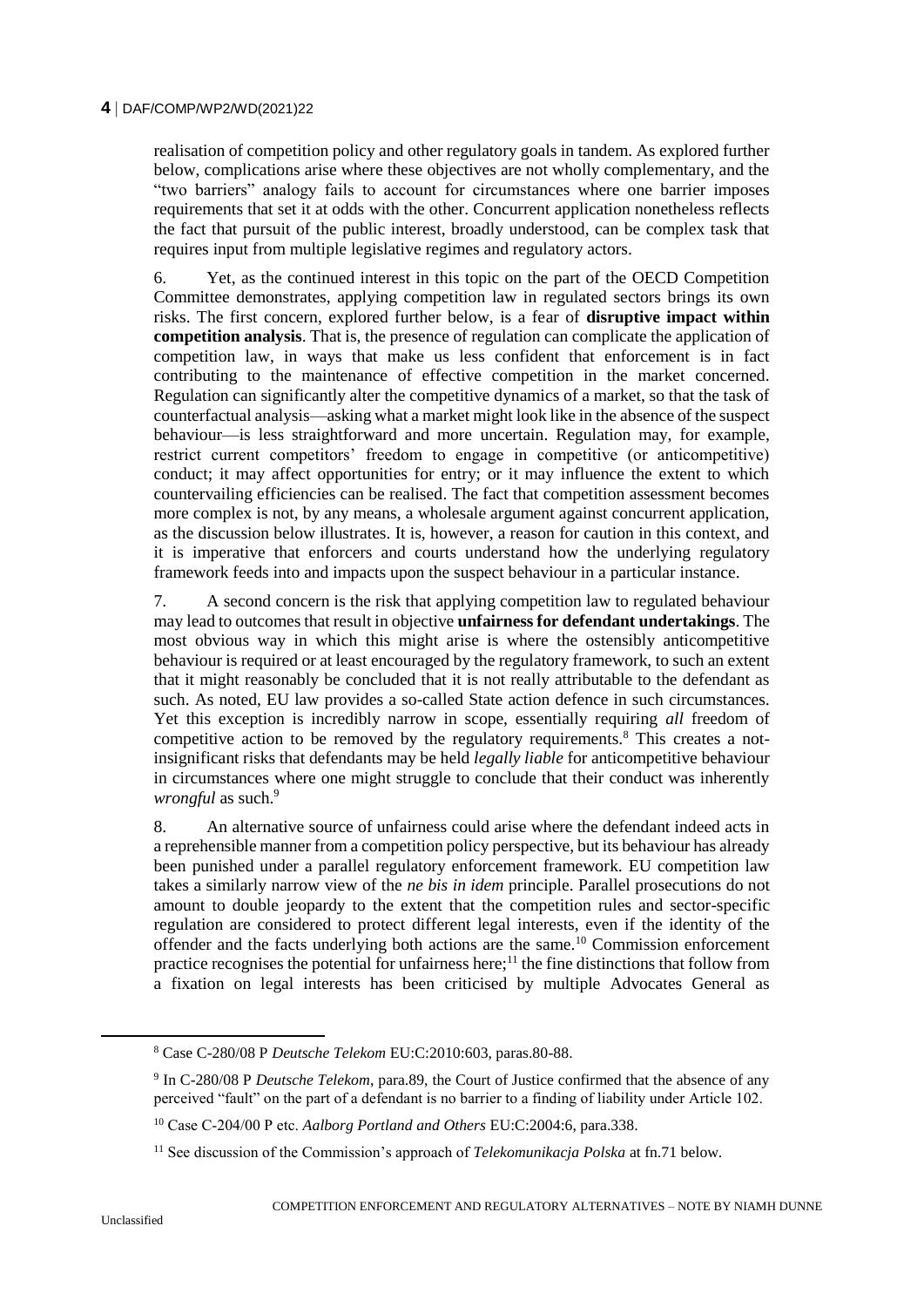inconsistent with the wider corpus of EU fundamental rights  $law$ <sup>12</sup> and the adequacy of this settlement is under scrutiny in a pending case before the Court of Justice.<sup>13</sup> As yet, however, the existing legal framework does not formally preclude multiple prosecutions of the same behaviour under different legal regimes.

9. A final risk is an **institutional jostling for jurisdiction** between competition and other regulators. This manifests as what might be termed "antitrust proxy wars": namely, where the impetus for competition enforcement is not merely concern about a defendant's behaviour, but also dissatisfaction with the way in which the pre-existing regulatory framework has been designed or is being administered. In many of the most prominent and arguably contentious examples of concurrent application in regulated markets in the EU, the competition action was prompted at least in part by concern that the sector-specific regulator had made choices at odds with good competition policy, or lacked effective enforcement powers, or failed to act against instances of consumer harm. As discussed below, the regulatory framework within a market is an integral element of the wider context to an alleged competition violation. Thus the fact that sector-specific regulation is not working is not an irrelevant consideration within the competition assessment exercise. Yet to the extent that a competition enforcer is substantially motivated by the subjective belief that the appointed regulator *is not doing a good job*, then the use of individual law enforcement against regulated actors as an indirect means of correcting the regulator's actions is less defensible. Where concurrent application cases ultimately disclose a jostling for jurisdiction and priority between different regulators, we should be wary of the risks of using competition enforcement to settle institutional scores.

# **2. Competition Assessment in Regulated Markets**

 $\overline{a}$ 

10. It was argued above that neither the existing EU legal rules nor considerations of good competition policy present insurmountable obstacles to concurrent application of competition law to regulated market problems. Most basically, EU law has long required a context-specific consideration of allegedly anticompetitive behaviour within its wider economic and legal context.<sup>14</sup> This naturally entails taking account of the extent to which either the conduct under scrutiny or wider market dynamics have been influenced by the underlying regulatory framework. This necessitates a case-by-case assessment of the impact of such regulation upon what is claimed to be independent economic activity of undertakings.

11. The purpose of Articles 101 and 102 is to identify and proscribe instances of anticompetitive coordinated and dominant unilateral behaviour, respectively, by market operators. The underlying regulatory regime may, accordingly, influence the extent to which it can be concluded that behaviour takes the proscribed form (e.g. voluntary agreement between separate undertakings, the existence of a single undertaking holding

COMPETITION ENFORCEMENT AND REGULATORY ALTERNATIVES – NOTE BY NIAMH DUNNE

<sup>&</sup>lt;sup>12</sup> See Opinion of Advocate General Kokott in Case C-17/10 *Toshiba Corporation and Others v Úřad pro ochranu hospodářské soutěže* EU:C:2011:552, paras.120-22 and Opinion of Advocate General Wahl in Case C‑617/17 *Powszechny Zakład Ubezpieczeń na Życie S.A. w Warszawie v Prezes Urzędu Ochrony Konkurencji i Konsumentów* EU:C:2018:976, paras.18-49.

<sup>13</sup> Case C-117/20 *bpost SA v Autorité belge de la concurrence* (pending). The Advocate General Opinion in this case is due to be delivered the day after the Competition Committee's meeting on Competition Enforcement and Regulatory Alternatives in June 2021.

<sup>14</sup> Starting with Case C-56/65 *Société Technique Minière v Maschinenbau Ulm* EU:C:1966:38, p.249. See more recent case-law cited at fns.15-16 below.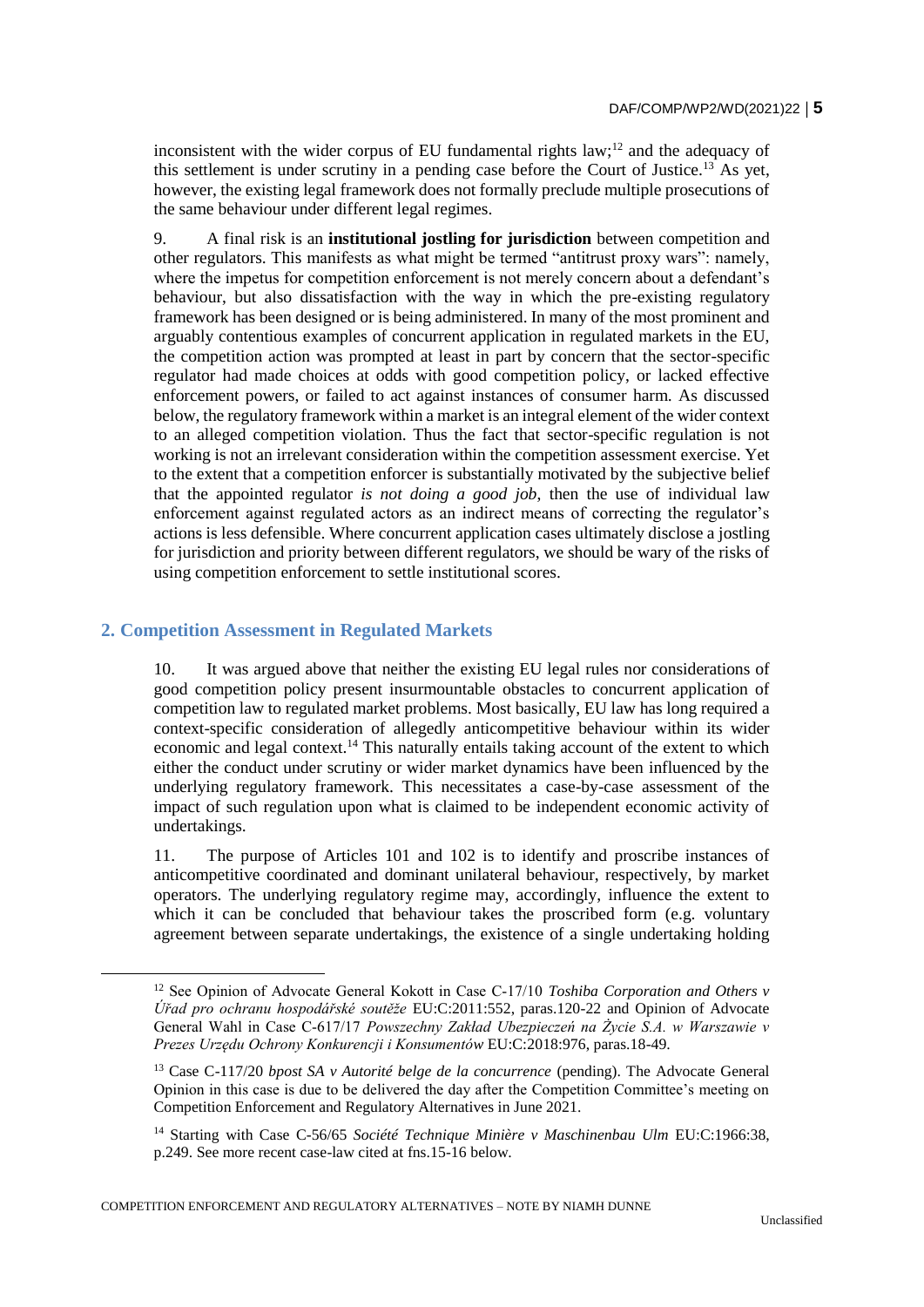significant market power, etc.), or whether it has the requisite anticompetitive effects on the market(s) concerned. Below, we examine the potential impact of regulation within the task of competition law assessment from three overlapping perspectives: (i) where the regulation forms an integral part of the "legal and economic context" to a putative restraint; (ii) where a regulatory standard is applied to set the boundaries of competition on the merits in a sector; and (iii) where competition law intervention functions as a means of "course correction" to the underlying regulatory regime.

# **2.1. Regulation as part of the economic and legal context of competition assessment**

12. The not-uncontentious movement towards a more economic approach to EU competition law makes one point absolutely clear: context is (almost) everything when it comes to antitrust assessment. In *Budapest Banks*, the Court of Justice reiterated that, when considering whether coordinated conduct violates Article 101(1), "regard must be had to the content of its provisions, its objectives and the *economic and legal context of which it forms a part*. When determining that context, it is also necessary to take into consideration…the *real conditions of the functioning and structure of the market* or markets in question".<sup>15</sup> Equivalent statements are to be found in recent case-law regarding dominant firm conduct contrary to Article 102.<sup>16</sup> Any pre-existing regulation must thus be taken into account when considering whether behaviour might be considered restrictive or abusive contrary to the competition rules.

13. Most radically, it is conceivable that a pervasive and overriding regulatory framework might make it impossible to classify the suspect behaviour as anticompetitive conduct for the purposes of competition law. To the extent that a regulatory framework imbues the regulated entity with special powers that make it akin to a public body,  $17$  or that take its market behaviour outside the scope of "economic" activity as such, $18$  the entity might lose its designation as an undertaking.<sup>19</sup> It would thus fall entirely outside the substantive scope of the competition rules from the outset. Alternatively, the regulatory regime may make free competition legally or practically impossible within the market concerned.<sup>20</sup> In such circumstances, outwardly restrictive behaviour may be incapable of limiting competition insofar as no competition exists to be distorted or harmed. Or the regulation may formally endorse or even require the restraint, to the extent that it cannot be attributed to the voluntary behaviour of the undertaking(s) concerned, but rather constitutes

<sup>17</sup> See, e.g., Case C-113/07 P *Selex Sistemi Integrati v Commission* EU:C:2009:191.

<sup>18</sup> See, e.g., Case C-205/03 P *FENIN v Commission* EU:C:2006:453.

<sup>&</sup>lt;sup>15</sup> Case C-228/18 *Gazdasági Versenyhivatal v Budapest Bank Nyrt. and Others* EU:C:2020:265, para.51 (emphases added).

<sup>16</sup> See Cases C-413/14 P *Intel* EU:C:2017:632, para.139 and C-165/19 P *Slovak Telekom*, para.42 (concerning exclusionary conduct contrary to Article 102(b); C-525/16 *MEO—Serviços de Comunicações e Multimédia* EU:C:2018:270, paras.26-28 (concerning discriminatory conduct contrary to Article 102(c); and following from the context-specific approach endorsed in C-177/16 *Biedrība "Autortiesību un komunicēšanās konsultāciju aģentūra - Latvijas Autoru apvienība" Konkurences padome (AKKA)* EU:C:2017:689, particularly para.55 (concerning exploitative conduct contrary to Article 102(a)).

 $19$  Defined as any "entity engaged in an economic activity, regardless of the legal status of the entity and the way in which it is financed": Case C-41/90 *Höfner and Elser v Macrotron* EU:C:1991:161, para.21.

<sup>20</sup> As in Case T-370/09 *GDF Suez v Commission* EU:T:2012:333.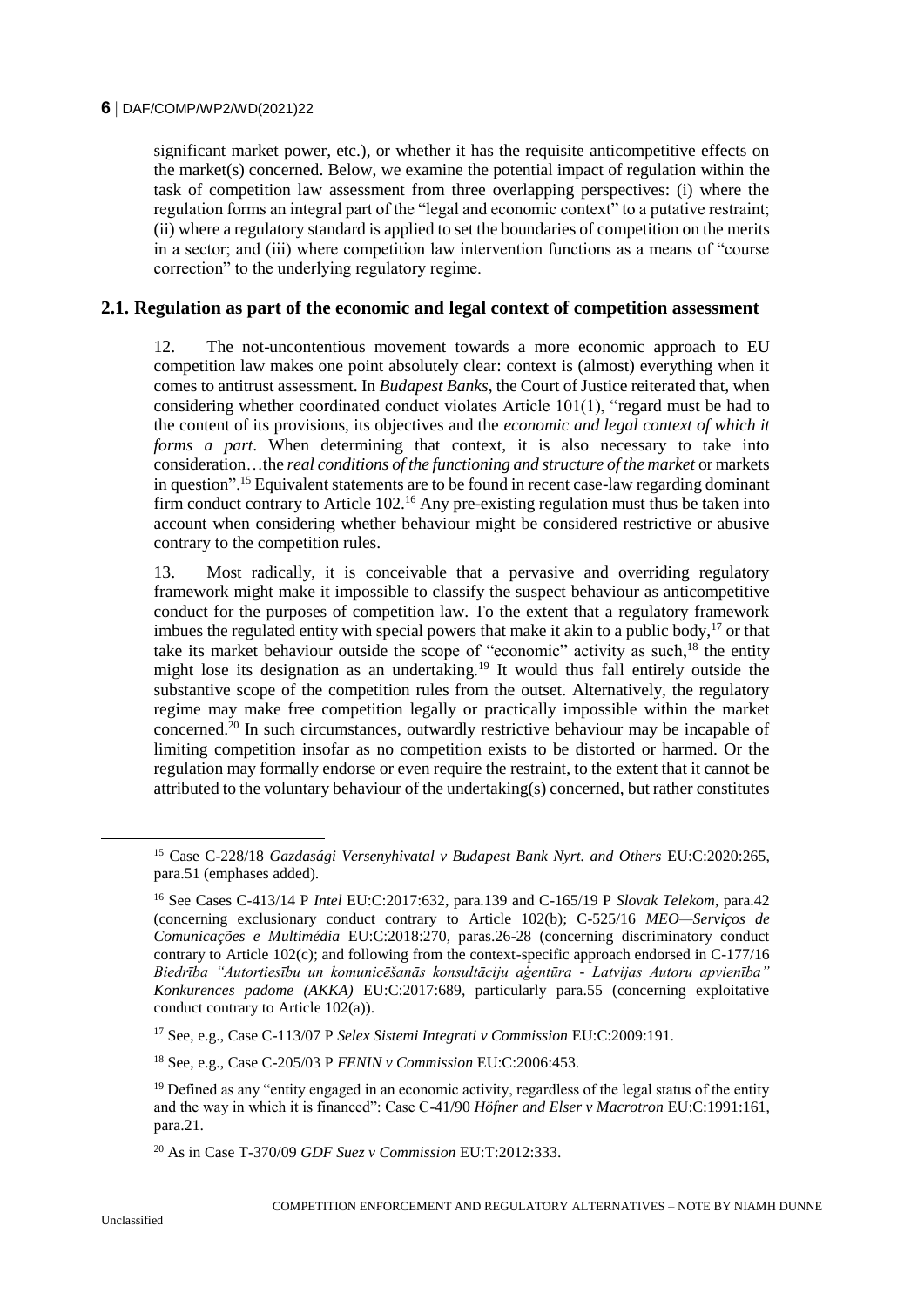an instance of State action.<sup>21</sup> This may cause problems for the Member State within the multi-layered EU legal framework system that supervises the internal market.<sup>22</sup> but probably exempts the undertakings concerned from liability.<sup>23</sup>

14. In order to ensure the continued effectiveness of competition scrutiny as discussed above, however, it is important that any exemption is not interpreted too broadly or applied too readily. In *FENIN*, Advocate General Poiares Maduro distinguished behaviour that can be attributed to actions of an entity "acting as an economic operator,"<sup>24</sup> from conduct occurring "in sectors which have *no* market characteristics" or where "the exercise of the activity does not involve the pursuit of an objective of capitalisation *in any way*".<sup>25</sup> The basic question is thus whether the underlying regulatory regime allows the entity concerned sufficient wiggle room *in its guise as market operator* to restrict or distort competition to its own advantage and to the disadvantage of consumers. This must be differentiated from any genuine regulatory role played by that entity, and/or where the underlying explanation for commercial behaviour is the State "acting for political purposes".<sup>26</sup> The Advocate General warned, however, against too ready an acceptance of purely pretextual claims about the latter  $27$ 

15. Another complex and ultimately fact-specific question is how to account for competitive distortions caused by regulation that fall short of removing a sector from the purview of the competition rules completely. The fact that anticompetitive behaviour has been, in part, encouraged or facilitated by the underlying regulatory regime does not exempt it from liability, $^{28}$  on the basis that economic operators remain responsible for their conscious choices to act in a manner that harms competition. Such conduct may nonetheless be considered less morally culpable—or, put another way, the underlying breach deemed less serious—meaning that the sanction imposed is reduced accordingly.<sup>29</sup>

16. There is also the possibility that the presence of effective regulation-forcompetition may make anticompetitive behaviour less likely to arise. In the UK, where a long-established "concurrency" regime largely delegates enforcement of the competition

<sup>21</sup> See, e.g., Cases C-94/04 etc. Cipolla v Fazari EU:C:2006:758.

 $22$  The Member State might face action for breach of its duty to avoid enacting measures that require violation of the competition rules contrary to Article 106(1) TFEU, for breach of its duty of loyalty under Article 4(3) TEU, or for substantive violation of one of the fundamental freedoms to the extent the measure hinders free movement of goods, services, capital or workers.

<sup>&</sup>lt;sup>23</sup> In addition to the State action defence and possibility that the entity might fall outside the definition of an undertaking, Article 106(2) TFEU provides a partial exemption from application of the competition rules for undertakings "entrusted with the operation of services of general economic interest".

<sup>24</sup> Opinion in Case C-205/03 P *FENIN* EU: EU:C:2005:666, para.26.

<sup>25</sup> Ibid, para.27 (emphases added).

 $26$  Ibid.

 $27$  Ibid.

<sup>28</sup> As in Case C-209/07 *Beef Industry Development and Barry Brothers* EU:C:2008:643.

 $^{29}$  As provided in the Commission's Guidelines on the method of setting fines imposed pursuant to Article 23(2)(a) of Regulation No 1/2003 (OJ C 210/2, 1.9.2006), para.29.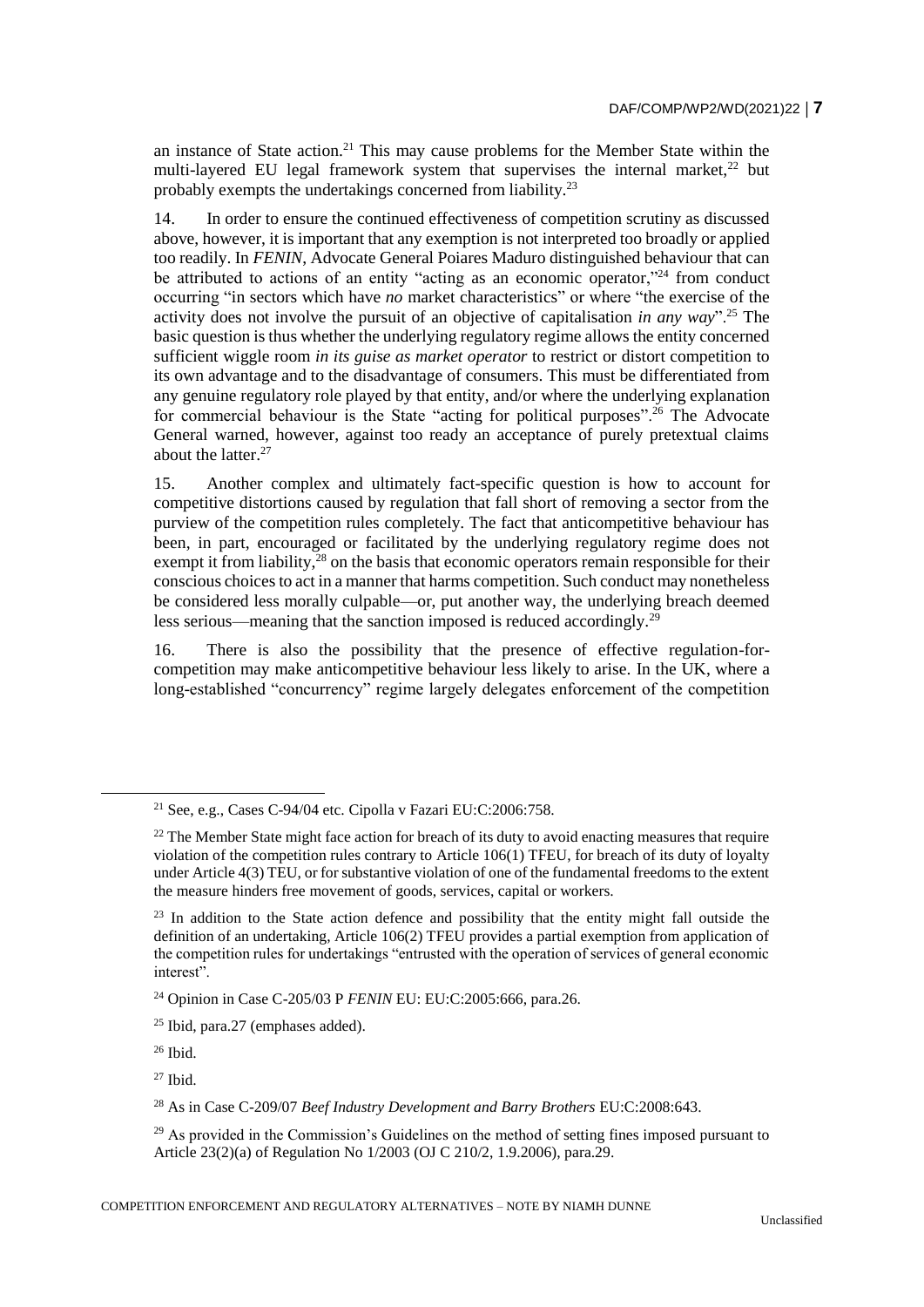rules to certain sector regulators,  $30$  levels of enforcement are much lower than in equivalent competition regimes in similarly-placed European countries.<sup>31</sup> Yet a recent UK government review struggled to determine whether the relative absence of cases stemmed from the fact that successful regulatory intervention *ex ante* largely removed the need for *ex post* enforcement, or instead from the comparative ease and suitability of regulatory remedies to solve regulated markets problems alongside constraints of capacity and expertise faced by regulators.<sup>32</sup>

17. At the other end of the spectrum, the existence of certain regulatory powers and duties may function to hasten or heighten the liability of defendants. Where regulation grants special or exclusive powers to an undertaking, this may ease the path to a finding of significant market power. $3\overline{3}$  In tandem, the regulatory framework might serve to enhance the "special responsibility" of dominant undertakings "not to allow [their] conduct to impair genuine undistorted competition,"<sup>34</sup> where pre-existing regulatory advantages can be taken into account in determining whether a defendant has done enough to avoid further harm to the competitive structure of the market.<sup>35</sup> Efforts to escape the burden of regulation may also serve to provide a plausible anticompetitive rationale for more ambiguous behaviour.<sup>36</sup>

18. A tricky question, however, is the extent to which privileges conveyed (but presumably also controlled) by regulation can and should approximate to market power in the sense that that concept raises suspicion from a competition policy perspective. Selfevidently, a legal monopoly (or perhaps a tightly-controlled licensing regime) constitutes a significant, maybe even insurmountable barrier to entry into the market concerned.<sup>37</sup> Where the conditions of competition within the sector are also closely prescribed by the regulatory regime, however, it might be queried whether the requisite degree of "independence"<sup>38</sup>

<sup>33</sup> *AKKA*, para.34.

<sup>34</sup> First established in Case C-322/81 *Michelin I* EU:C:1983:313, para.57.

<sup>&</sup>lt;sup>30</sup> Following the Enterprise and Regulatory Reform Act 2013, a detailed framework for the sharing of jurisdiction with the UK competition agency, the Competition and Markets Authority, has been developed.

<sup>31</sup> National Audit Office, *The UK Competition Regime*, HC 737, 3 February 2016, para.2.15.

<sup>32</sup> Department for Business, Energy and Industrial Strategy, *Competition law review: post implementation review of statutory changes in the Enterprise and Regulatory Reform Act 2013*, July 2019, 49-50.

<sup>35</sup> See, e.g., Case C-209/10 *Post Danmark (I)* EU:C:2012:172, para.23; Case T‑814/17 *Lietuvos geležinkeliai* EU:T:2020:545, paras.93-94; and *Slovak Telekom*, para.57. See also the definition of abuse of dominance in Case C-85/76 *Hoffmann-La Roche* EU:C:1979:36, para.91.

<sup>36</sup> In its *Guidance on the Commission's enforcement priorities in applying Article 82 of the EC Treaty to abusive exclusionary conduct by dominant undertakings* (OJ C45/7, 24.2.2009), para.57, the European Commission gives the example of price regulation in one of two complementary markets, where the dominant firm seeks to raise prices in a tied market in order to compensation for the loss of revenue caused by the regulation in the tying market.

<sup>37</sup> See, e.g., Opinion of Advocate General Wahl in Case C-177/16 *Biedrība "Autortiesību un komunicēšanās konsultāciju aģentūra - Latvijas Autoru apvienība" Konkurences padome (AKKA)* EU:C:2017:286, para.48.

<sup>38</sup> See the definition of dominance from Case C-27/76 *United Brands* EU:C:1978:22, para.65.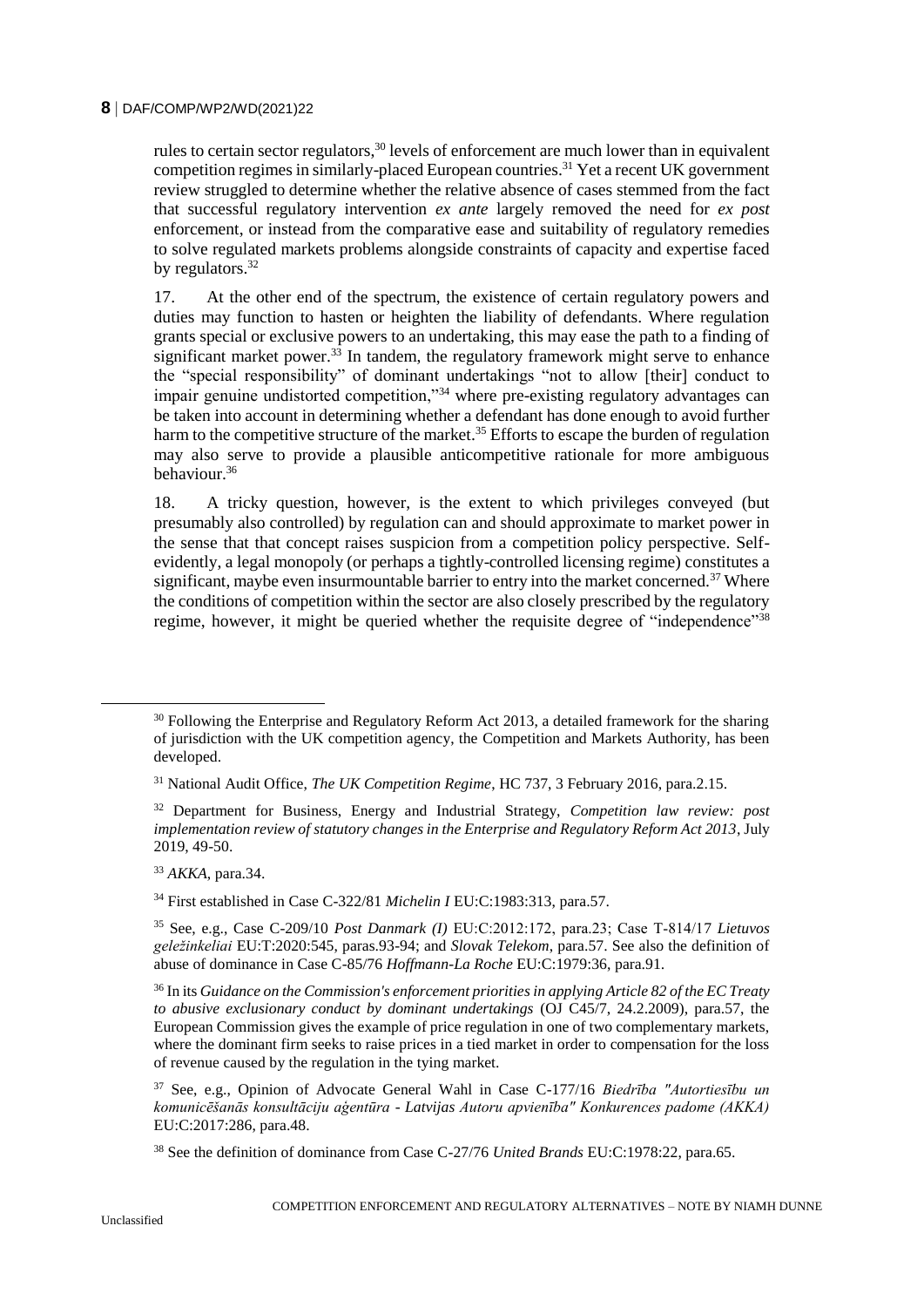regarding the "behaviour"<sup>39</sup> of the undertaking concerned can be demonstrated. This, again, ultimately requires a detailed assessment of the nature of the regulatory regime at hand.

## **2.2. Regulation that sets the boundaries of competition on the merits**

19. Thus far, our discussion has considered regulation as a contextual aspect within regulated markets: an element, though not necessarily a determinative one, of the wider legal and economic setting. Yet a subset of recent jurisprudence goes further, positing the regulatory standard as, in effect, setting the boundaries of "competition on the merits"<sup>40</sup> within the sector concerned. From this perspective, regulation is relevant not merely to the overarching question of whether competition can be and has been harmed; it moreover conditions our attitude to whether the defendant's conduct is permissible in the circumstances.

20. The most prominent recent cases which take this approach involve behaviour which, broadly understood, amounts to a refusal to deal by a dominant undertaking. The orthodoxy under Article 102 is that such conduct is abusive only in "exceptional circumstances".<sup>41</sup> In particular, it is necessary to demonstrate that access to the input or facility is "indispensable" to competition in an adjacent market, meaning there is an absence of economically viable substitutes.<sup>42</sup> Yet if there is a mandatory duty to provide access under a parallel sector-specific regulatory regime, this is taken to supersede the standard Article 102 requirements.<sup>43</sup> Demonstrating indispensability is thus no longer a standalone requirement; instead, the pre-existing regulatory duty provides sufficient reason to scrutinise whether any failures in providing access can be said to have likely or potential anticompetitive effects. A broadly equivalent approach has also been taken in several cases involving FRAND licensing commitments by standard-essential patent-holders in the context of an industry-wide standard-setting exercise.<sup>44</sup>

21. In the specific case of refusal to deal, the justification for allowing a regulatory standard to override the regular competition law test is linked to the rationale for the initial default reticence under the competition rules. The heightened liability requirements were explained originally by a need to afford sufficient protection to the fundamental rights to own property and conduct a business, while preserving adequate incentives for investment and innovation by dominant firms *and* would-be rivals.<sup>45</sup> In its enforcement guidance on Article 102, however, the Commission suggested that these concerns are less compelling where sector-specific regulation already imposes an access duty irrespective of the infrastructure's status under competition law, and where "it is clear, from the considerations underlying such regulation, that the necessary balancing of incentives has already been

<sup>39</sup> See the definition of abuse of dominance, *Hoffmann-Law Roche*, fn.35 above.

<sup>40</sup> Case C-307/18 Generics (UK) and Others EU:C:2020:52, paras.87 & 152.

<sup>41</sup> Case C-7/97 *Oscar Bronner* EU:C:1998:569, paras.39-40.

<sup>42</sup> *Bronner*, para.41; reaffirmed in *Slovak Telekom*, para.49.

<sup>43</sup> *Lietuvos geležinkeliai*, paras.91-92; and *Slovak Telekom*, para.57.

<sup>44</sup> Cases AT.39985—*Motorola (Enforcement of GPRS Standard Essential Patents)* and AT.39939— *Samsung (Enforcement of UMTS Standard Essential Patents)*, Decisions of 29 April 2014, and Case C-170/13 *Huawei Technologies Co. Ltd v ZTE Corp. and ZTE Deutschland GmbH* EU:C:2015:477.

<sup>45</sup> Opinion of Advocate General Jacobs in Case C-7/97 *Oscar Bronner* EU:C:1998:264, paras.56- 58; reaffirmed in *Lietuvos geležinkeliai*, para.90 and *Slovak Telekom*, paras.46-47.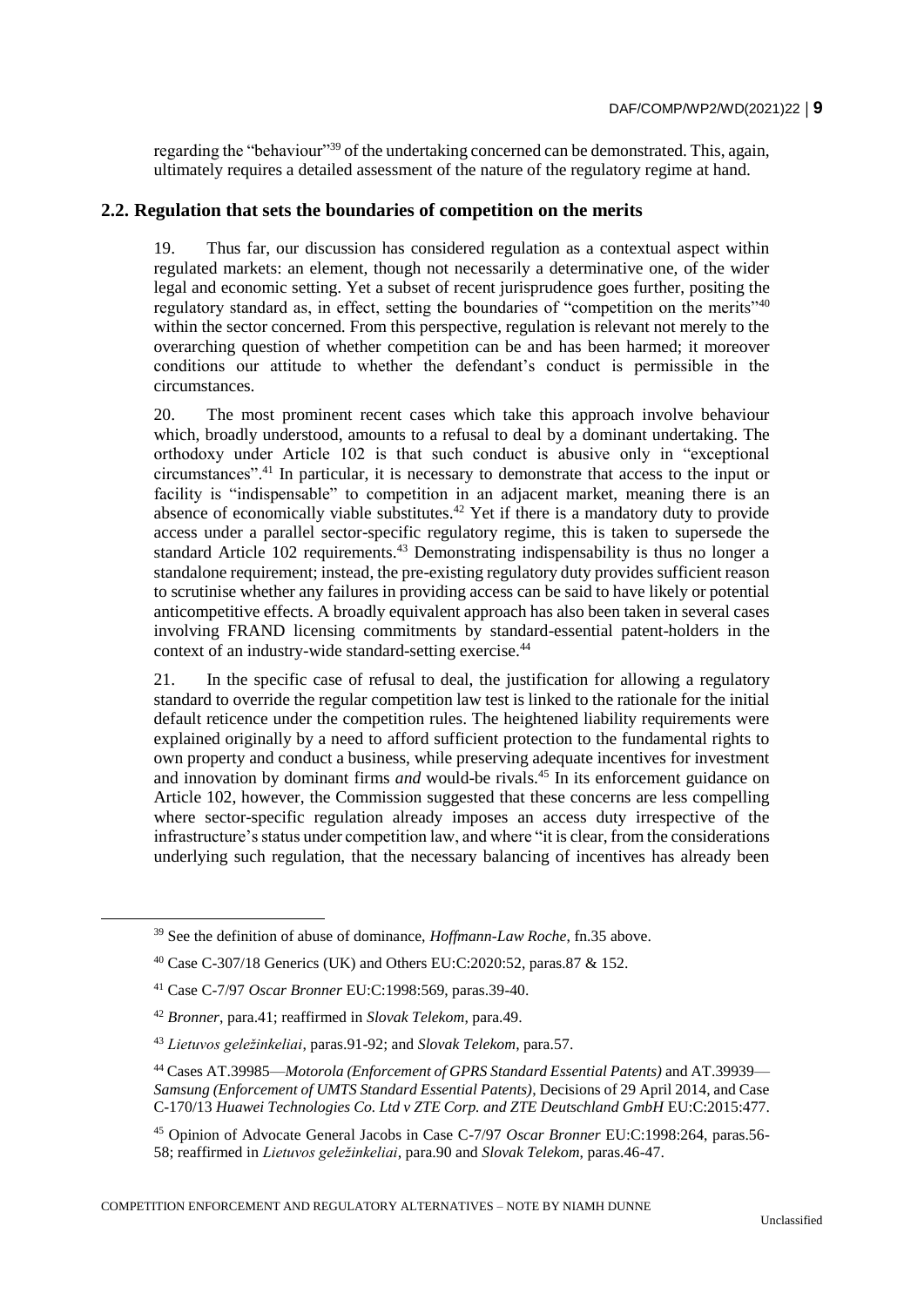made by the public authority when imposing such an obligation to supply.<sup>346</sup> This approach has now been endorsed by the Court of Justice.<sup>47</sup>

22. Refusal to deal is perhaps an unsurprising vehicle for this blurring of the boundary between regulatory and antitrust standards, as competition cases pursued under this theory of harm are regularly critiqued as quasi-regulatory in nature. Yet the development raises more general questions for competition policy and its interaction with sector specific regulation. A duty to deal may be imposed under the latter for public interest reasons which extend far beyond the narrow justification for mandating access under Article 102 where a "dominant undertaking has a genuinely tight grip on the market concerned."<sup>48</sup> Despite an effort to connect the regulatory duty to deal in *Slovak Telekom* to "the objectives of development of effective competition on the telecommunications markets,"<sup>49</sup> ultimately the Court of Justice was concerned merely with the existence of a mandatory duty to grant access which the defendant "could not and did not actually refuse" to honour.<sup>50</sup> Having retained "decision-making autonomy"<sup>51</sup> over the conditions of access, the defendant's subsequent actions were considered fair game for scrutiny. The Court failed to explain, however, why the administration of a duty to deal imposed for reasons that might depart quite markedly from the concerns of contemporary competition policy is an apt subject for scrutiny and fine-tuning through competition enforcement.

23. One may defend the Court's approach as a pragmatic one, to the extent that the concept of competition on the merits is taken to presume lawful behaviour and thus compliance with relevant regulatory requirements by dominant operators. Yet push this argument even a little and it risks approaching the absurd. To repurpose an example frequently used in English economic tort law, if a leading courier company gains a competitive advantage over rivals by requiring drivers to break the speed limit and ignore traffic lights, should this be construed as an unfair method of competition contrary to Article  $102$ <sup>252</sup> Indeed, at its most expansive, such an approach would allow any regulatory violation by a dominant firm to be reimagined as *abuse* of that dominance, simply by virtue of the combination of significant market power coupled with the fact of non-compliance. Such a conclusion is not strictly precluded under Article 102, which crucially does *not* require that "the use of the economic power bestowed by a dominant position is the means whereby the abuse has been brought about".<sup>53</sup> Yet such an approach is inconsistent with the core objective of Article 102 as a means to secure effective competition within the internal market, and also raises the possibility of almost limitless liability for firms unfortunate enough to attract the label of dominance.

<sup>51</sup> *Slovak Telekom*, para.58.

<sup>46</sup> *Enforcement Priorities*, fn.36 above, para.82.

<sup>47</sup> In *Slovak Telekom*, para.57, the Court stated that, "[i]n the context of the present case, while the obligation imposed on the appellant to give access to the local loop cannot relieve the Commission of the requirement of establishing that there is abuse within the meaning of Article 102 TFEU, by taking account in particular of the applicable case-law, the imposition of that obligation has the consequence that, during the entire infringement period taken into account in the present case, the appellant could not and did not actually refuse to give access to its local loop network." <sup>48</sup> *Slovak Telekom*, para.48.

<sup>49</sup> *Slovak Telekom*, para.55.

<sup>50</sup> *Slovak Telekom*, para.57.

<sup>52</sup> See, e.g. *OBG v Allan* [2007] UKHL 21, para.160.

<sup>53</sup> *Hoffmann-La Roche*, para.91.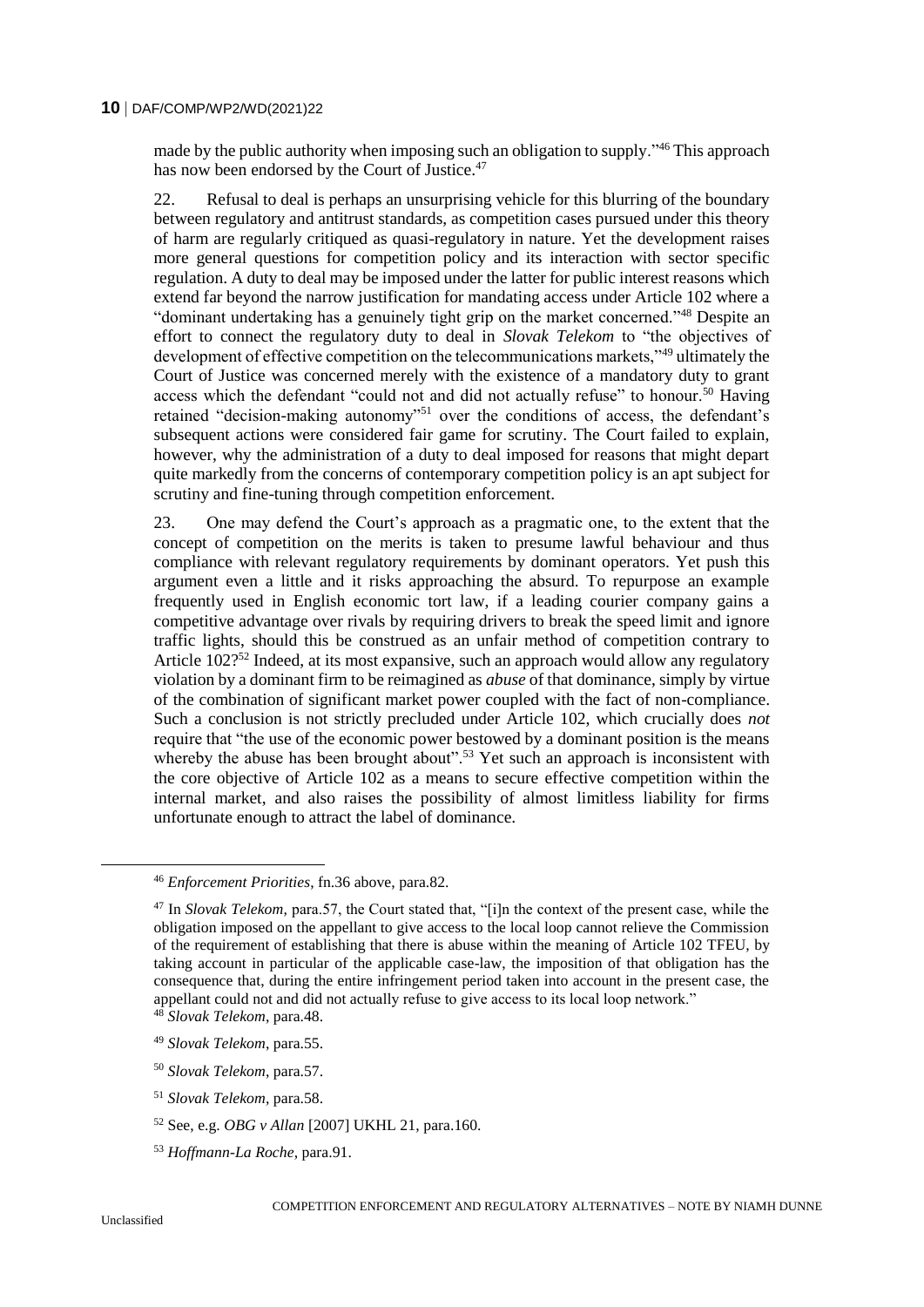24. Resistance to such a conclusion is arguably implicit in the on-going appeal against the German competition authority's well-known *Facebook* ruling.<sup>54</sup> In this case, the Bundeskartellamt has found that the dominant social network's failure to abide by EU data protection norms in its consumer data collection and collation policies amounted to abuse of its market power contrary to domestic competition law.<sup>55</sup> A key objection to this approach, however, is that EU data privacy law reflects and protects values that extend far beyond the ordinary scope of the competition rules, to the extent that "protection of personal data" is recognised as a distinct human right within the EU's Charter of Fundamental Rights.<sup>56</sup> Indeed, the essentially paternalistic and dissuasive attitude adopted by the data protection rules to the prospect of a consumer's use of her personal data as consideration within the marketplace stands in notable contrast to the tenor of contemporary competition law. The latter would surely seek to ensure that she has full freedom of choice and gets best "value for money," but raises no principled objection to the transaction as such.

25. These contrasting perspectives—of competition law as a vehicle intended solely to prevent harm to consumers or exclusion of competitors, versus a far more expansive understanding as a means to curb *any* unacceptable behaviour by large powerful firms have played out in the respective judgments of the Dusseldorf Regional Court<sup>57</sup> and Federal Supreme Court.<sup>58</sup> Of course, perhaps the most significant question is why, given the existence of a complex and specific statutory regime to regulate collection and use of consumer data,<sup>59</sup> the Bundeskartellamt considered it suitable and necessary to resort to competition law as an indirect means of enforcement. This brings us to the difficult question of what happens when an antagonistic relationship arises between a competition authority and the underlying regulatory regime, which is the subject of the final subsection.

26. Conversely, it is clear that the fact that anticompetitive behaviour is motivated by a desire to uphold existing regulatory standards does *not* provide a defence to liability, where it is established that the behaviour concerned amounts to breach of the competition rules in substance. This point was established in *Slovakian Banks*, where a collective boycott aimed at ousting a competitor was held to violate Article 101, regardless of the

<sup>54</sup> Bundeskartellamt Decision of 6 February 2019, B6-22/16—*Facebook*.

<sup>&</sup>lt;sup>55</sup> The failure to apply Article 102 to the conduct of the world's largest social network in the EU's largest Member State has long been controversial as a potential breach of Article 3(1) of Regulation 1/2003: see, e.g., Wouter Wils, "The Obligation for the Competition Authorities of the EU Member States to Apply EU Antitrust Law and the Facebook Decision of the Bundeskartellamt" *Concurrences* N° 3-2019. In its request for a preliminary ruling by the Court of Justice in the *Facebook* case, the Dusseldorf Regional Court described the earlier decision as "formally unlawful' on this basis: see text of the reference available at [https://www.justiz.nrw.de/nrwe/olgs/duesseldorf/j2021/Kart\\_2\\_19\\_V\\_Beschluss\\_20210324.html](https://www.justiz.nrw.de/nrwe/olgs/duesseldorf/j2021/Kart_2_19_V_Beschluss_20210324.html) (last accessed 17 May 2021).

<sup>&</sup>lt;sup>56</sup> Article 8. This is moreover distinct from the right to "respect for private and family life" provided by Article 7.

<sup>57</sup> Case VI-Kart 1/19 (V), *Facebook*, 26 August 2019, ECLI:DE:OLGD:2019:0826.VIKART1.19V.0A.

<sup>58</sup> Case KVR 69/19, *Facebook*, 23 June 2020, ECLI:DE:BGH:2020:230620BKVR69.19.0.

<sup>59</sup> On which, see the Commission's website, "Data protection in the EU," [https://ec.europa.eu/info/law/law-topic/data-protection/data-protection-eu\\_en](https://ec.europa.eu/info/law/law-topic/data-protection/data-protection-eu_en) (last accessed 17 May 2021).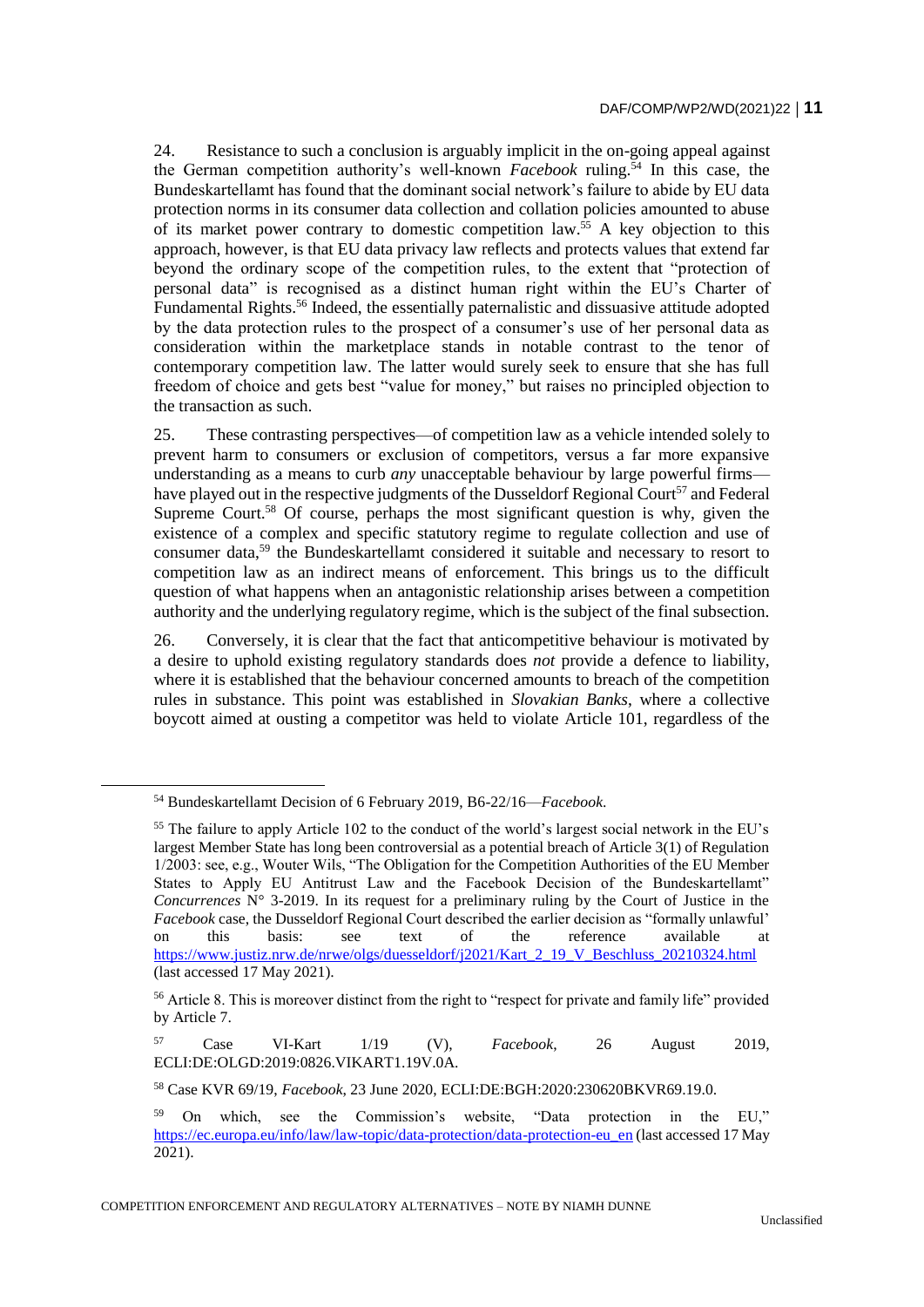defendants' argument that the rival itself operated illegally in the market. $60$  The Court explicitly disclaimed any space within the competition rules for regulatory vigilantism, holding that "it is for public authorities and not private undertakings or associations of undertakings to ensure compliance with statutory requirements." <sup>61</sup> This coincides with the Commission's view that "protection of fair conditions of competition is a task for the legislator in compliance with [EU] law obligations and not for undertakings to regulate themselves<sup>"62</sup>

# **2.3. Competition enforcement as an antidote to regulatory intervention**

27. A third category of cases involve the use of competition law as a means of course correction for regulated market outcomes that sit at odds with the proclaimed objective of the competition rules to achieve effective competition. The use of competition enforcement as an *antidote* to regulatory intervention can arise in a number of ways, some of which are rather more contentious from a rule of law perspective than others.

28. First up, "regulatory gaming," loosely defined as private behaviour that harnesses pro-competitive or neutral regulations and uses them for exclusionary purposes.<sup>63</sup> Regulatory gaming typically involves conduct that is plausibly within *the letter* of the formal requirements of a regulatory regime; yet aims at results that are at odds with *the spirit* of the underlying legal framework. Perhaps the most renowned example within EU competition jurisprudence is the *AstraZeneca* case.<sup>64</sup> Here, a dominant pharmaceutical company, faced with the prospect of a "blockbuster" medicine coming off-patent in its capsule form, sought *inter alia* to migrate existing customers to a tablet-based drug, and then strategically withdrew its marketing authorisation (MA) for the capsule version to frustrate generic entry. Withdrawal of a company's MA was expressly foreseen within the relevant EU-level legislation governing the licensing of pharmaceutical products,<sup>65</sup> and thus the conduct was not outwardly incompatible with normal methods of competition.<sup>66</sup> The case instead turned, somewhat unusually under the EU competition rules, on significant evidence of anticompetitive intention on the part of the defendant, which functioned to separate deliberately restrictive from otherwise innocuous conduct. $67$ 

<sup>65</sup> At the time, Council Directive 65/65/EEC of 26 January 1965 on the approximation of provisions laid down by Law, Regulation or Administrative Action relating to proprietary medicinal products (OJ 22/369, 9.2.1965).

<sup>67</sup> Case T-321/05 *AstraZeneca*, para. 359.

<sup>60</sup> Case C-68/12 *Protimonopolný úrad Slovenskej republiky v Slovenská sporiteľňa a.s.* EU:C:2013:71, para.19.

 $61$  Ibid, para. 20.

<sup>62</sup> *Guidelines on the application of Article 81(3) of the Treaty* (OJ C 101/97, 27.4.2004), para.47.

<sup>63</sup> Stacey L. Dogan & Mark A. Lemley, "Antitrust Law and Regulatory Gaming" 87 *Texas Law Review* 685 (2009).

<sup>64</sup> Case COMP/37507—*Generics/Astra Zeneca*, Decision of 15 June 2005. Upheld on appeal in Cases T-321/05 *AstraZeneca* EU:T:2010:266 and C-457/10 P *AstraZeneca* EU:C:2012:770.

<sup>66</sup> The Court of Justice accepted that 'the preparation by an undertaking, even in a dominant position, of a strategy whose object it is to minimise the erosion of its sales and to enable it to deal with competition from generic products is legitimate and is part of the normal competitive process, provided that the conduct envisaged does not depart from practices coming within the scope of competition on the merits': see Case C-457/10 P *AstraZeneca*, para.129.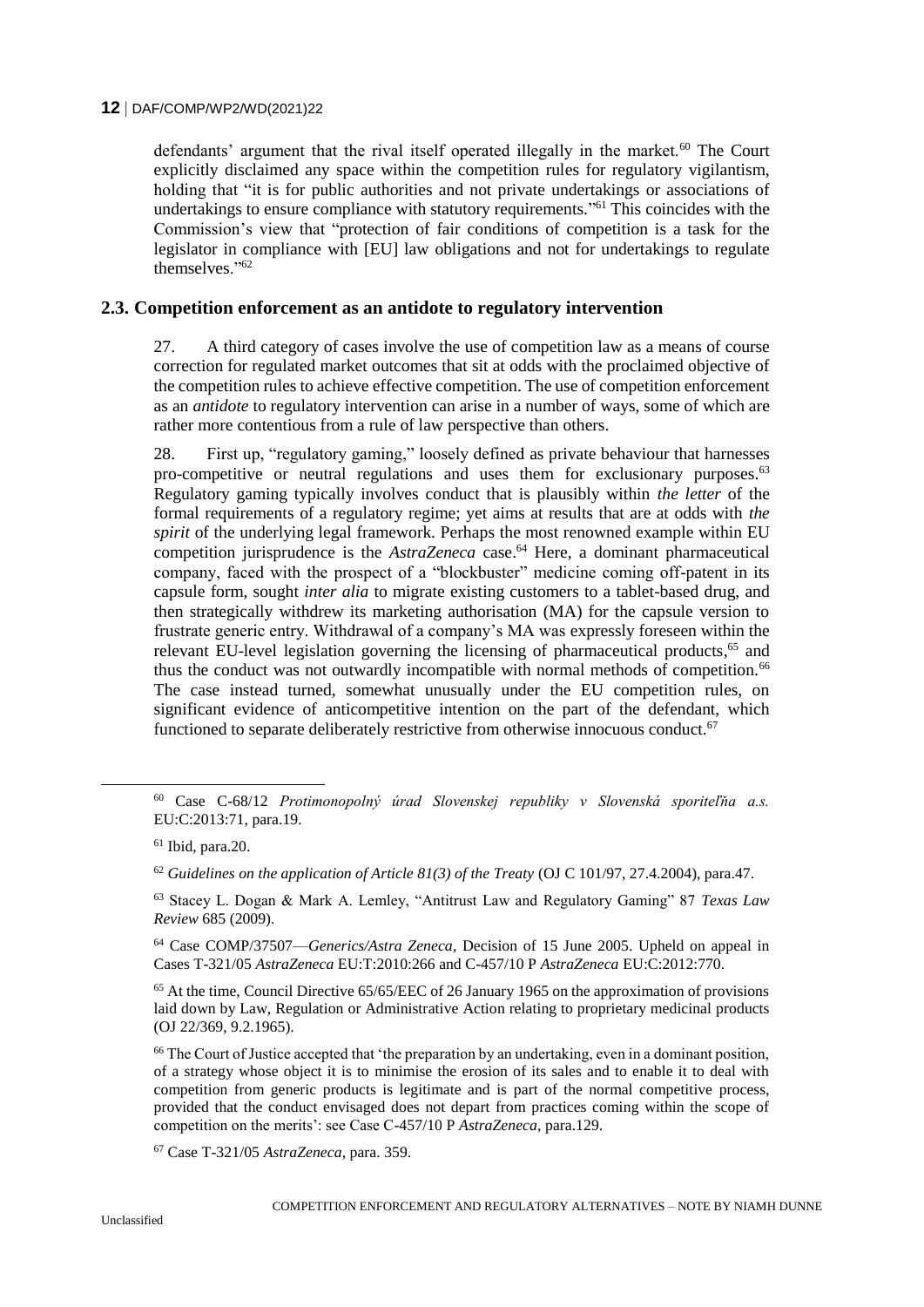29. The phenomenon of regulatory gaming illustrates how the "two barriers" analogy provides a fairly shallow account of the complex relationship between competition law and existing regulation in a market. The preceding subsection described cases where, in effect, compliance with the legal obligations imposed by one barrier is outsourced to the legal standard imposed by the other; so that the requirements of competition law and sectorspecific regulation are consistent and mutually reinforcing. Regulatory gaming as a theory of harm, by contrast, suggests that full compliance (at least formally) with one barrier may not only leave one exposed to liability under the other; but may indeed be conceptualised as part of a pattern of strategic behaviour that, coupled with evidence of anticompetitive intent, comes to constitute the very substance of a competition law violation.

30. Yet properly understood—and, crucially, in the presence of adequate and proper evidence—regulatory gaming raises comparatively few concerns about unfairness to defendants. The crux of such cases is not the supposed inconsistency between competition law requirements and the rights and duties imposed by a regulatory framework. Instead, it hinges on the discrepancy between what a regulatory regime is intended to achieve in public interest terms, and how it is instead manipulated and (ab)used by a defendant to its own private advantage. Accordingly, regulatory gaming is ultimately about corruption of the underlying regulatory regime, hence why intention becomes such a critical component of the theory of harm. One may of course be wary of *mens rea* requirements to demonstrate the guilty mind of a large corporation, and all the more so because it is normal and legitimate for even dominant firms to intend to maintain or increase their market shares.<sup>68</sup> Moreover, where regulation is not working well in practice, the most preferable solution is arguably to close the regulatory loopholes through regulatory reform rather than to patch the inadvertent gaps through *ad hoc* competition enforcement. Yet assuming that the requisite evidence of a harmful gaming strategy can be assembled, this theory of harm raises no inherent concerns about concurrent application.

31. Considerations are different where the claim instead is that the regulatory regime is inadequate to the task of market supervision. The regulator may fail to act against anticompetitive behaviour because it lacks the necessary resources or faces lobbying efforts or top-down political pressure for non-intervention. Alternatively, it may lack effective enforcement powers, so that any sanction imposed has insufficient bite to counter on-going harmful behaviour. Such cases can be distinguished from situations where coverage of the regulatory regime does not extend to or envisage control of the behaviour at issue, meaning that there is nothing within the regulatory regime that even nominally "performs the antitrust function"<sup>69</sup> in that area. The latter circumstance is best understood as an example of our first category of cases, whereby the background regulatory regime forms part of the broader legal and economic context. This is quite distinct, however, from claims of regulatory failure.

32. In *Telekomunikacja Polska*, <sup>70</sup> for example, the Commission brought an Article 102 case against a constructive refusal to deal involving failure to grant access to telecommunications infrastructure under fair terms and conditions, despite the prior existence of a sector-specific regulatory sharing obligation. Non-compliance with this access duty had been investigated and punished repeated by the domestic regulator, but its

 $\overline{a}$ 

COMPETITION ENFORCEMENT AND REGULATORY ALTERNATIVES – NOTE BY NIAMH DUNNE

<sup>68</sup> Though dominant firms have a special responsibility to act in a manner that protects the competition process, effective competition on the merits by dominant firms is by no means prohibited: *Michelin I*, para.57.

<sup>69</sup> Again, echoing the language of the US Supreme Court in *Verizon v Trinko.*

<sup>70</sup> Case COMP/39.525—*Telekomunikacja Polska*, Decision of 22 June 2011. Upheld on appeal in Cases T-486/11 *Orange Polska* EU:T:2015:1002, and C-123/16 P *Orange Polska* EU:C:2018:590.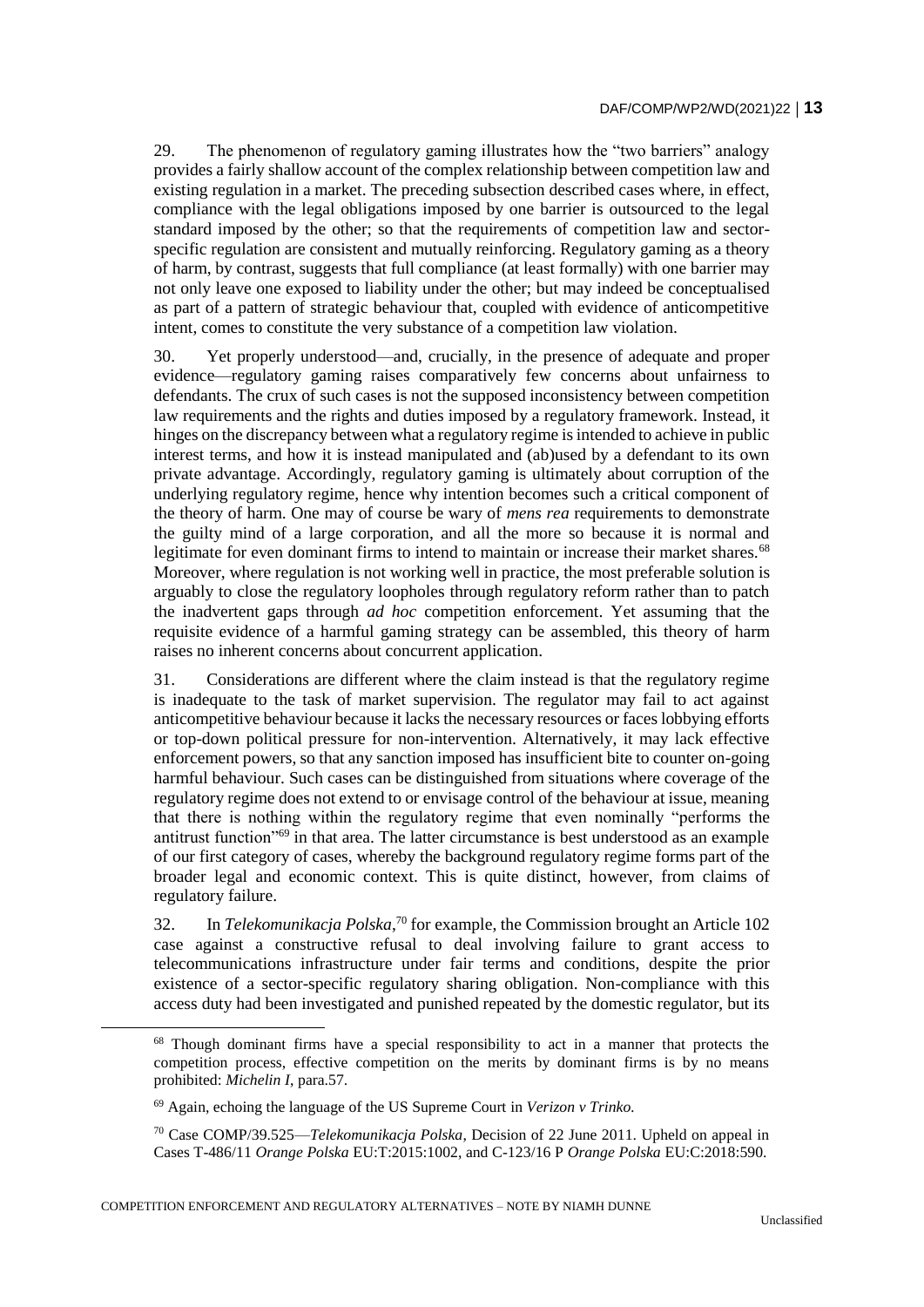powers were weak and the sanctions imposed inadequate to discipline the defiant incumbent. The case is notable insofar as the substance of the antitrust refusal to deal was *precisely* the conduct comprising the regulatory violation. The defendant, unsurprisingly, questioned the Commission's competence and conformity with the *ne bis in idem* principle in taking a second bite of the cherry through competition enforcement. The Commission dismissed these concerns by reference to the orthodoxy that EU competition law and domestic regulation protect different interests and thus are not mutually exclusive in their application, an issue unchallenged on appeal. It nonetheless subtracted the amount of the regulatory penalties from the fine imposed under Article 102: an exercise which served primarily to highlight the insignificance of the former.<sup>71</sup>

33. The issue, alternatively, may be that decision-making by the domestic regulator is poor in quality—at least in the eyes of the competition enforcer. This concern is discernible in certain jurisprudence involving pharmaceutical patents. A second strand to the *AstraZeneca* case involved misrepresentations by the defendant to national patents authorities, which enabled it to obtain "supplementary patent certificates" (SPCs) to extend patent life. This conduct was implicitly facilitated by the working practices of domestic patents offices, which were not required to, and typically did not, verify information submitted by applicants to obtain SPCs. In *Lundbeck*<sup>72</sup> which concerned "pay-to-delay" agreements between an originator drug company and its would-be generic competitors, the defendant originator held process patents which plausibly allowed it to lawfully exclude the potential generic entrants. Yet the Commission similarly questioned the strength and validity of these patents, and the General Court agreed that "'it is in the public interest to eliminate any obstacle to economic activity which may arise where a patent was granted in error".<sup>73</sup>

34. The *German Facebook* case is a clear and contentious example of competition enforcement in the face of claimed regulatory *in*action and not merely *inadequate* action. Implementation of the data protection rules in the EU is delegated to national data protection supervisors. The activities of Facebook are primarily within the purview of the Irish authority under a "one stop shop" supervisory mechanism, as the company has its European headquarters in Dublin. Enforcement by the Irish authority has been slow, to point where it has been suggested that the innovative theory of competition harm developed by the Bundeskartellamt in *Facebook* was motivated primarily by a rather desperate need to plug a regulatory gap on the data protection side which could not be filled by the relevant sector-specific regulators in Germany.<sup>74</sup> The propriety of this approach, both as a matter of EU data protection law and in light of the duty of sincere cooperation between Member States,<sup>75</sup> has been raised in a pending preliminary ruling sent to the European Court of Justice by the Dusseldorf Regional Court in the on-going *Facebook* appeal.<sup>76</sup> One can certainly sympathise with a Member State that takes the view that vital welfare interests of

<sup>&</sup>lt;sup>71</sup> The Polish telecommunications regulator had imposed fines totalling  $68.45$  million for two consecutive violations, which still left an overall fine of  $E127.5$  million for the Article 102 violation.

<sup>72</sup> Case AT.39226—*Lundbeck*, Decision of 19 June 2013.

<sup>73</sup> Case T-472/13 *Lundbeck* EU:T:2016:449, paras.119, 390 & 487. See also Case C-591/16 P *Lundbeck* EU:C:2021:243, para.123.

<sup>74</sup> Rupprecht Podszun, "Facebook: Next Stop Europe," *D'Kart Blog*, 25 March 2021, available online at<https://www.d-kart.de/en/blog/2021/03/25/facebook-next-stop-europe/> (last accessed 17 May 2021).

<sup>75</sup> Contained in Article 4(3) TEU.

 $76$  See fn.55 above.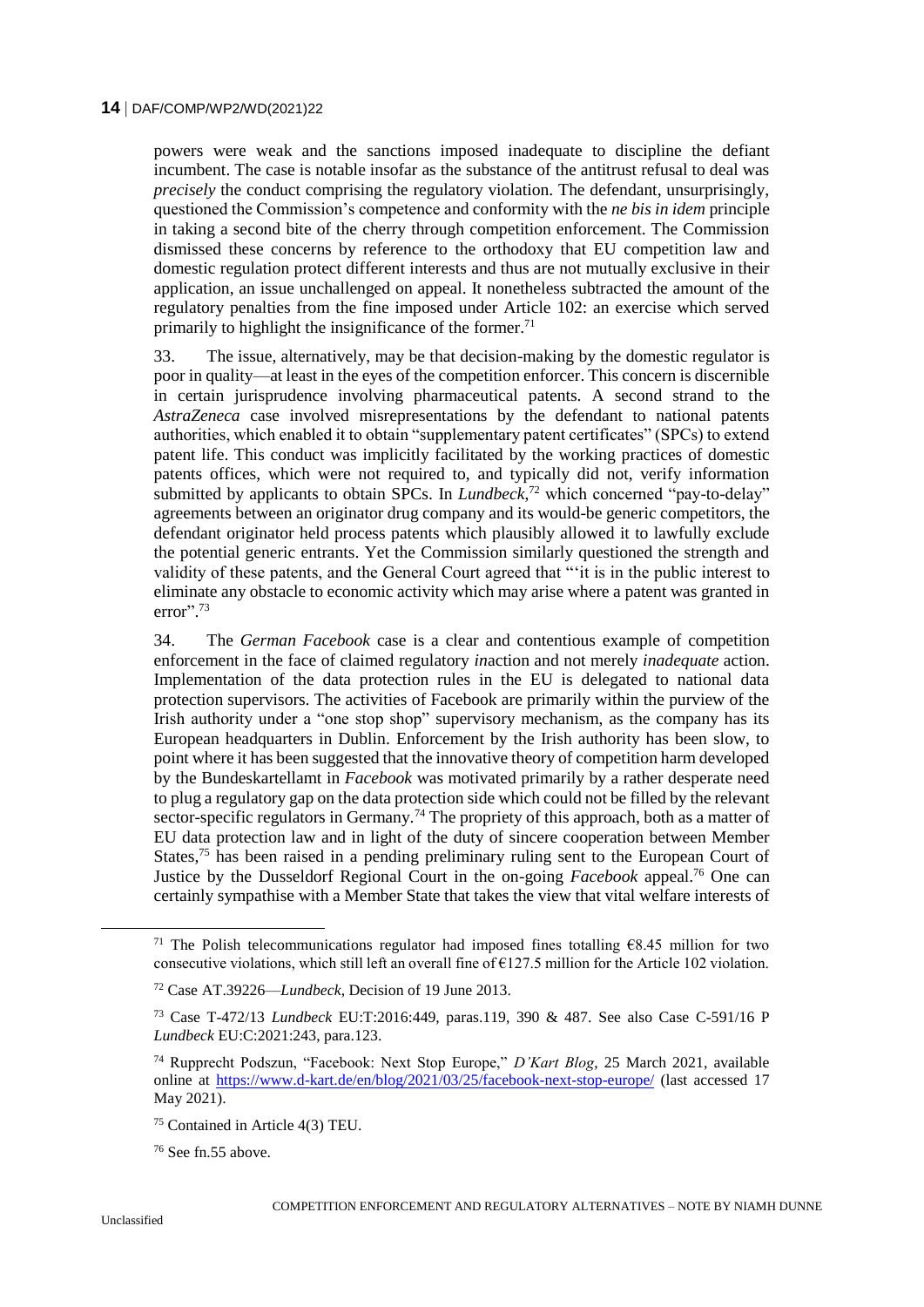its citizens remain unprotected by a regulatory agency over which it has no control, and in which it may have even less confidence. At the same time, however, the strategic use of competition law to evade lawful limitations built into the fabric of a regulatory regime coming dangerously close to a variety of regulatory gaming *by that public authority*—raises difficult questions from a fairness and rule of law perspective.

35. The regulatory failure cases, together, raise a number of common concerns. There is, first, the question of potential individual unfairness to defendants, who may be forced to justify the same behaviour before multiple competing regulators, and who face concurrent sanctions under distinct regimes for the same objectionable conduct. As noted above, the rather technical and narrow understanding of the *ne bis in idem* principle deployed specifically in the EU competition law context provides very limited protection for defendants at present.<sup>77</sup> There is also a question of institutional fairness, and more specifically, the appropriateness of a competition authority second-guessing the choices made by a sector-specific regulator within its particular area of expertise. One should not ignore the very real possibility that an agency may be captured by public or private interests, or that it suffers from resourcing limitations that make even the best of regulatory intentions impossible to realise in practice.<sup>78</sup> But, equally, non-intervention or soft touch intervention may reflect a deliberate strategy by a regulator, motivated by its detailed understanding of the particular market circumstances, and designed to achieve the most socially beneficial outcome overall. There is an uncomfortable arrogance to the assumption that competition authorities can understand a regulator's job better than the regulator itself—particularly where the justification for such a belief is that the competition authority would have come to a different decision when approaching the question solely from the perspective of good competition policy.

36. This brings us neatly to our final, and arguably most problematic, category of cases involving antagonistic concurrent application, namely, the use of competition enforcement to correct regulatory interventions that are deliberately at odds with competition policy. Contemporary competition law, it has been suggested, "aims, in the final analysis, to enhance efficiency."<sup>79</sup> Yet efficiency-maximisation, as an approach that is largely compatible with exclusion of inefficient competitors, neglect of precarious consumers and short-termism in working practices, is far from the only socially important goal that might be envisaged within a market. Sector-specific regulation may indeed opt for an objectively *in*efficient market structure, on the basis that it better serves welfare objectives overall and not merely the development of effective competition. One may reasonably disagree with the essentially political calculation that has made in that instance. What is considerably more contentious, however, would be to prosecute the ensuing market inefficiency as an example of anticompetitive behaviour by individual market actors.

37. This was precisely the approach of the Commission in *Deutsche Telekom*, <sup>80</sup> where Germany had failed to implement EU-level requirements of tariff rebalancing in the

<sup>77</sup> See text accompanying fn.10 and criticisms contained in fn.12 above.

<sup>78</sup> In his Opinion in Case C-177/16 *AKKA*, para.49, Advocate General Wahl argued that, "[s]ectoral authorities are clearly better-equipped than competition authorities to oversee prices and, where necessary, act to remedy possible abuses. It would seem, therefore, that antitrust infringements in those situations should be mainly confined to cases of error or, more generally, to regulatory failures: cases where the sectoral authority should have intervened and erroneously failed to do so."

<sup>79</sup> Opinion of Advocate General Wahl in Case C-413/14 P *Intel* EU:C:2016:788, para.41.

<sup>80</sup> Case COMP.37451—*Price squeeze local loop Germany*, Decision of 21 May 2003. Upheld on appeal in Cases T-271/03 *Deutsche Telekom* EU:T:2008:101 and C-280/08 P *Deutsche Telekom* EU:C:2010:603.